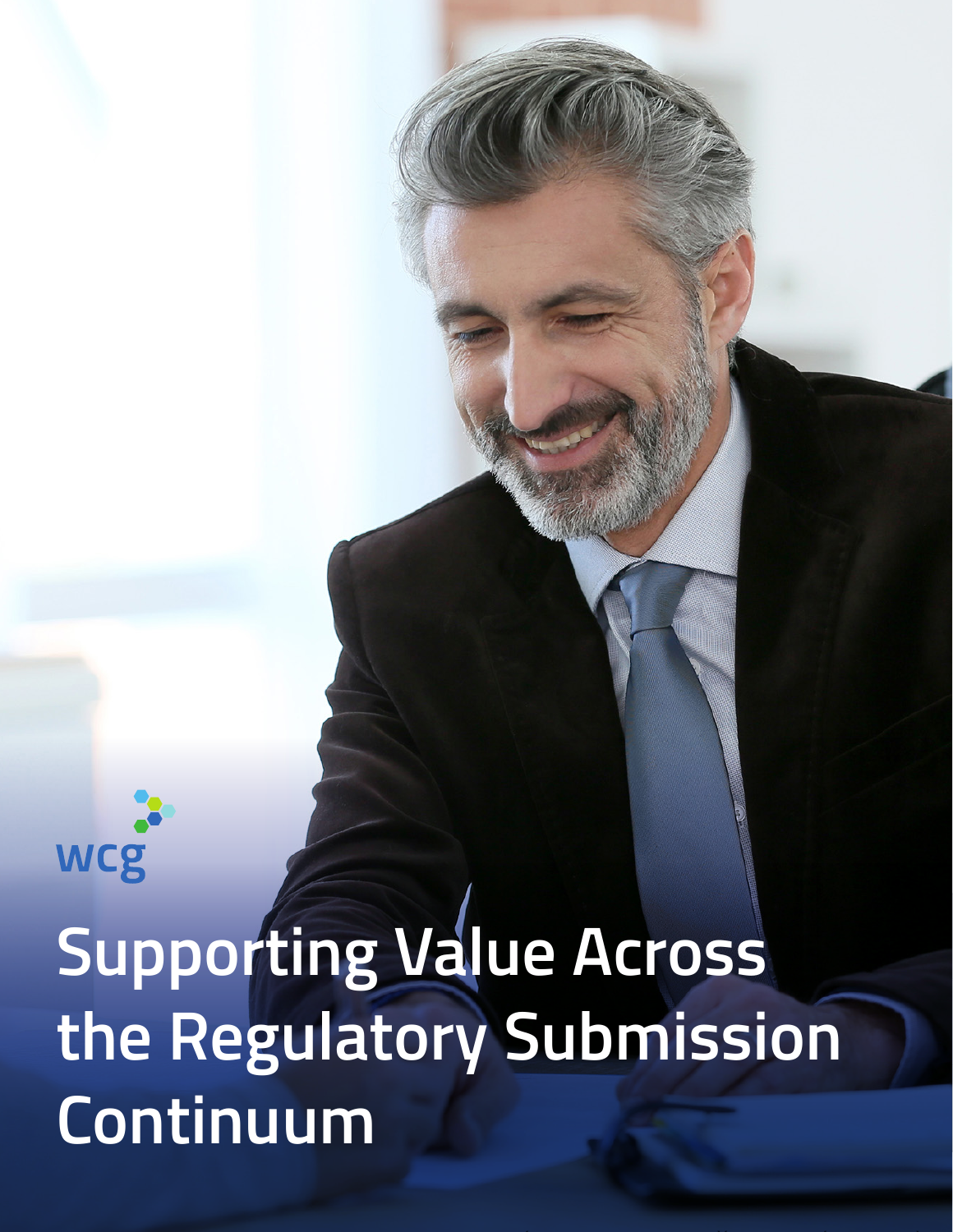**I**<br>Int n a recent webinar, Luca Pani, MD, Vice President for Regulatory Strategy and Market Access Innovation at WCG VeraSci, and Janet Wittes, PhD, President Emerita and Founder of WCG Statistics Collaborative, discussed the importance of continuity in the submission process, from regulatory strategy and statistical methodology to market access. In an era of gene therapy and digital therapeutics, continuity has never been more important.

New types of therapeutics require a new value framework, one that include payers as well as regulators and scientists.

We already know that continuity between the scientific and regulatory parts of a dossier is essential to the registration of a medication. However, considerations of reimbursement need to be an early part of that continuum, although they typically come up much later. That's a strategical and positioning mistake, argue Pani and Wittes.

Nearly 1,000 cell and gene therapies are in development. If current estimates hold, 39 will be evaluated for approval in 2022, many with multiple indications. Existing value frameworks are simply inadequate. Specialized therapeutics require a different approach to assessment of health technologies.

What works for small molecules does not necessarily work adequately for specialized therapeutics. An important problem is sufficient evidence to capture the full, long-term benefits of these therapeutics adequately. Pani recently coauthored a paper that argues for the ongoing generation and incorporation of evidence to support reimbursement.<sup>1</sup>

# WHAT MATTERS TO REGULATORS MATTERS TO PAYERS

Evidence should be frequently generated and presented to payers, not just to regulators. This allows development of innovative pricing models that will enable payers to have an affordable, risk-mitigated means of funding new therapies in a timely manner. As a result, this ensures patient access to new, potentially life-saving therapies, while providing manufacturers with a return on their investment.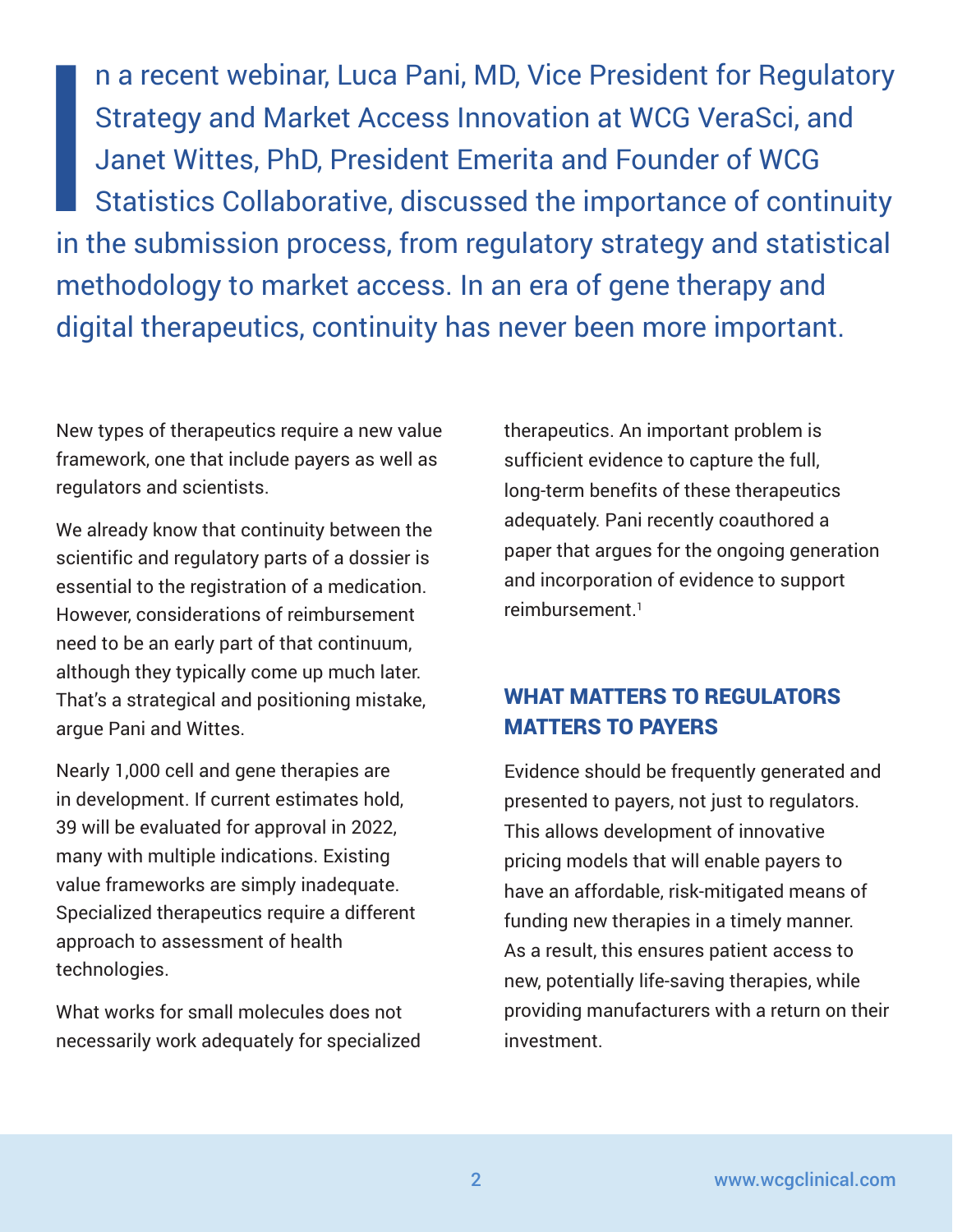The strength of the evidence provided to support biomarkers, which direct precision drug development, should also direct reimbursement criteria. Of four classic pillars—population, endpoints, comparators, and duration of response—

"Think about it. You can have the most advanced medical technology in the world. You can have the most advanced digital therapeutics combined with RNA technology and monoclonal antibodies, but if they come at a cost that is too high for the majority of the health systems, then it's as if you have not discovered anything."

the last one is particularly important for advanced therapeutics. In gene therapy, the duration of the response is based on the disease-modification brought by eradication of the disease.

Consider the populations for whom a gene therapy is "only one-shot treatment and eradicating the disease for good." It does not change the disease progression that

has already occurred. "It's a disease-modifying therapeutic that changes the complete trajectory of the disease," Pani explains. "These sorts of miracles carry a very big price, and the payers are not ready," he adds. The ability to price a product with such potential cannot be simply compared to anything else we have ever approved and reimbursed thus far.

Sponsors need to make the case early, considering both regulators and payers.

"If you don't plan in advance and if you don't think about how to sustain your very innovative drug, the drug you have seen literally making very efficacious responses in your patients, and you are not making them available, accessible, and affordable, then your drug is not an innovation at all," he warned.

"Think about it. You can have the most advanced medical technology in the world. You can have the most advanced digital therapeutics combined with RNA technology and monoclonal antibodies, but if they come at a cost that is too high for the majority of the health systems, then it's as if you have not discovered anything."

### ENTER THE STATISTICIAN

In this time of revolutionary change, sponsors must initiate a dialogue among investigators, payers, and regulators," Pani argued. Wittes agreed, adding that statisticians must be part of that conversation. "Think of us as your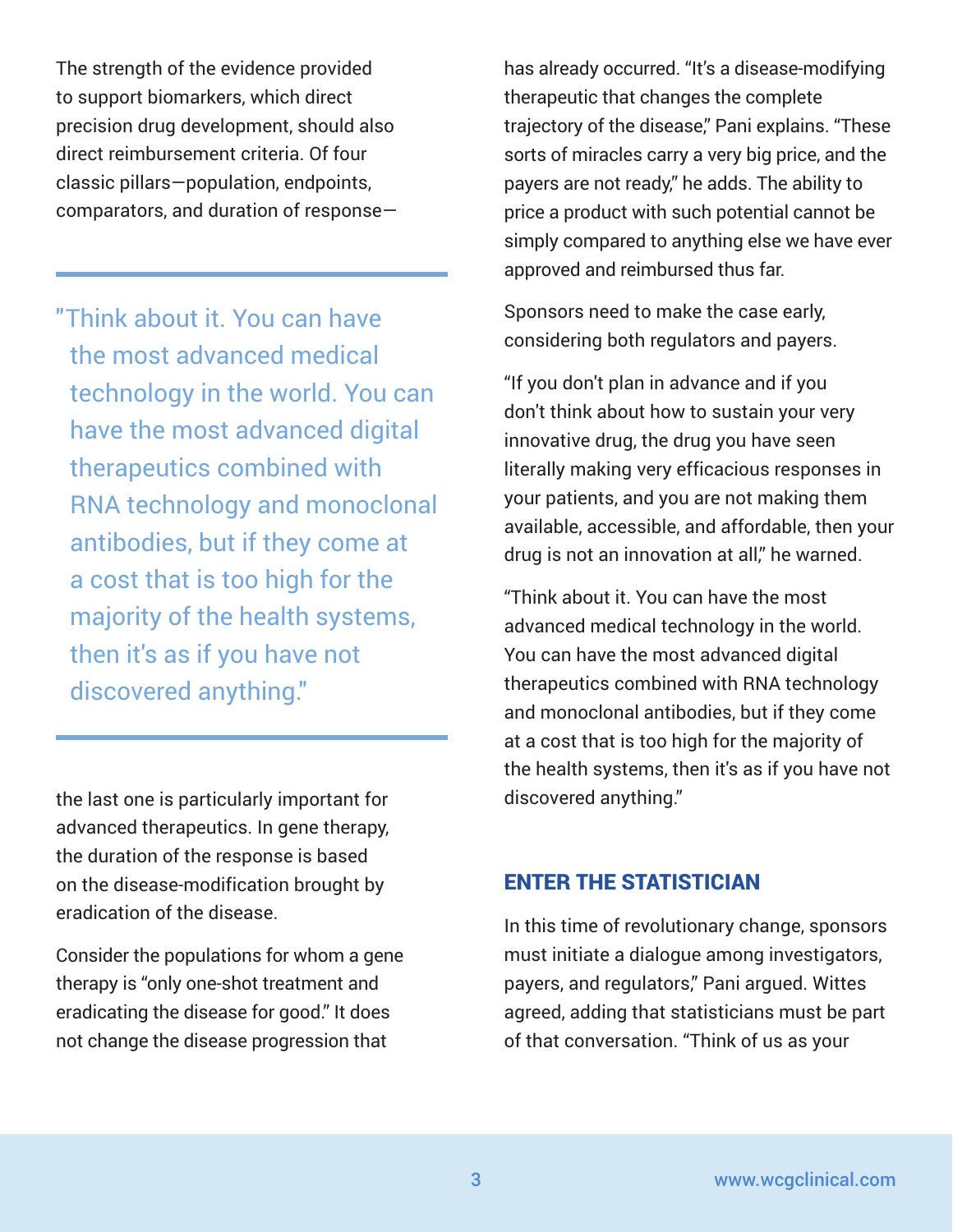friends who are trying our best to help develop the drug from the beginning until the end, even at the payer stage."

She stressed that the protocol team should have at least one statistician discussing not only the protocol, but also the whole development plan, including how the product will go to market.

The development team should not treat statisticians as outsiders. "Make sure we understand the study. Make us an integral part of your team. And don't let us talk over your head. If we talk in a way that isn't clear to you, ask us what we mean. Think of the system of everybody involved in development as a set of gears working together, meshed really well so that the whole process works smoothly." Drug development is not an assembly line or a relay race.

# COMMON PROBLEMS

The statistician can identify problems early and often. Among the most common:

**1. Inadequate controls.** Too many people in the industry think, "Oh, with real-world evidence, you don't need a control." Not so, she says. "If you use real-world evidence, the question is how." Other times, the comparison is to a standard of care, but the standard is not typical in the US. Or there's too much crossover from the control to active or vice versa.



- **2. Varying results.** For example, sometimes, the data show very different results in different regions of the world.
- **3. Missing data.** "It's very important, at the site level, for everyone to understand the seriousness of missing data." This is yet another reason statisticians need to be involved in the conversations - even before the protocol is finalized.
- **4. Misunderstanding of what the FDA says.**  Statisticians tend to speak their own language. "So very often at an FDA meeting, if the statistician from the Sponsor isn't there, then the words that the FDA statisticians say don't get translated in a meaningful way." Again, that's why the "gear" metaphor is so important: Everyone needs to be involved across the drug development process.

# NOT NEGATIVE, JUST CAREFUL

"One of the things that people want us to do is to find the gold in the pile of data, the diamond hidden away. And that's really hard. If you've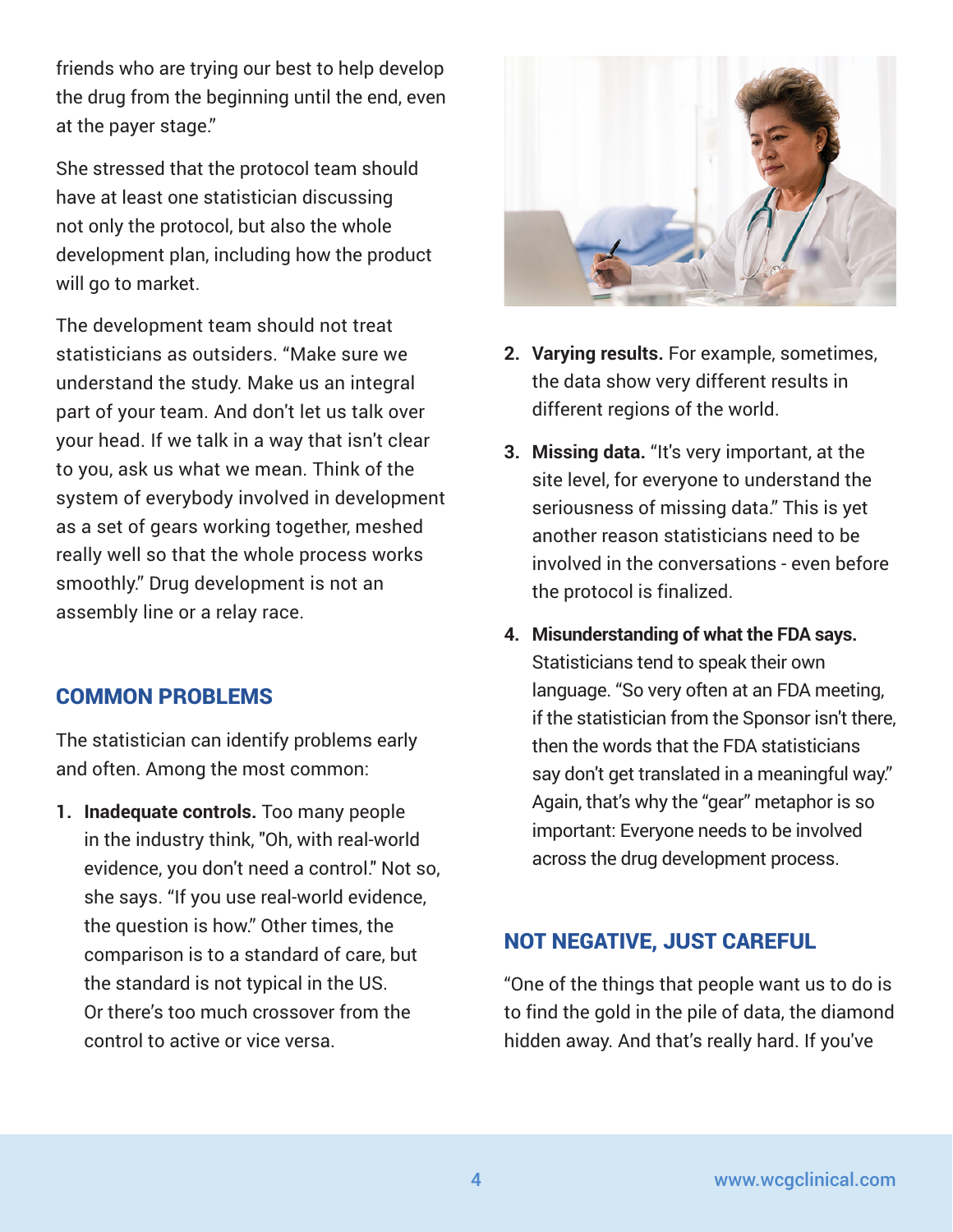been involved in a study, that shows clear harm, inference is easy. But when the data shows some benefit but not enough, it's really hard to weigh risk and benefit. What I'll say to myself sometime is, let me do an analysis and let me look at it and see, if somebody else did it would I believe it? Or would I think, oh, this person's just trying to squeeze the data in a way to tease out benefit. And the errors come in both directions. If you don't squeeze enough, you might miss a signal that was

there. But if you squeeze too much, you may be finding false gems."

Statisticians trying to strike this balance may come across as negative. They aren't, she said. "We don't relish finding fault. We're trying to kick the tires and see what the data are really saying. Please think of us as your friends people who understand how a statistician at the FDA and the EMA think. And if you do that, and if we listen to you and you listen to us, I think the process of development will improve."



### **REFERENCE**

1. Pani L, Becker K. New Models for the Evaluation of Specialized Medicinal Products: Beyond Conventional Health Technology Assessment and Pricing. Clin Drug Investig. 2021 Jun;41(6):529-537. doi: 10.1007/s40261-021-01041-6.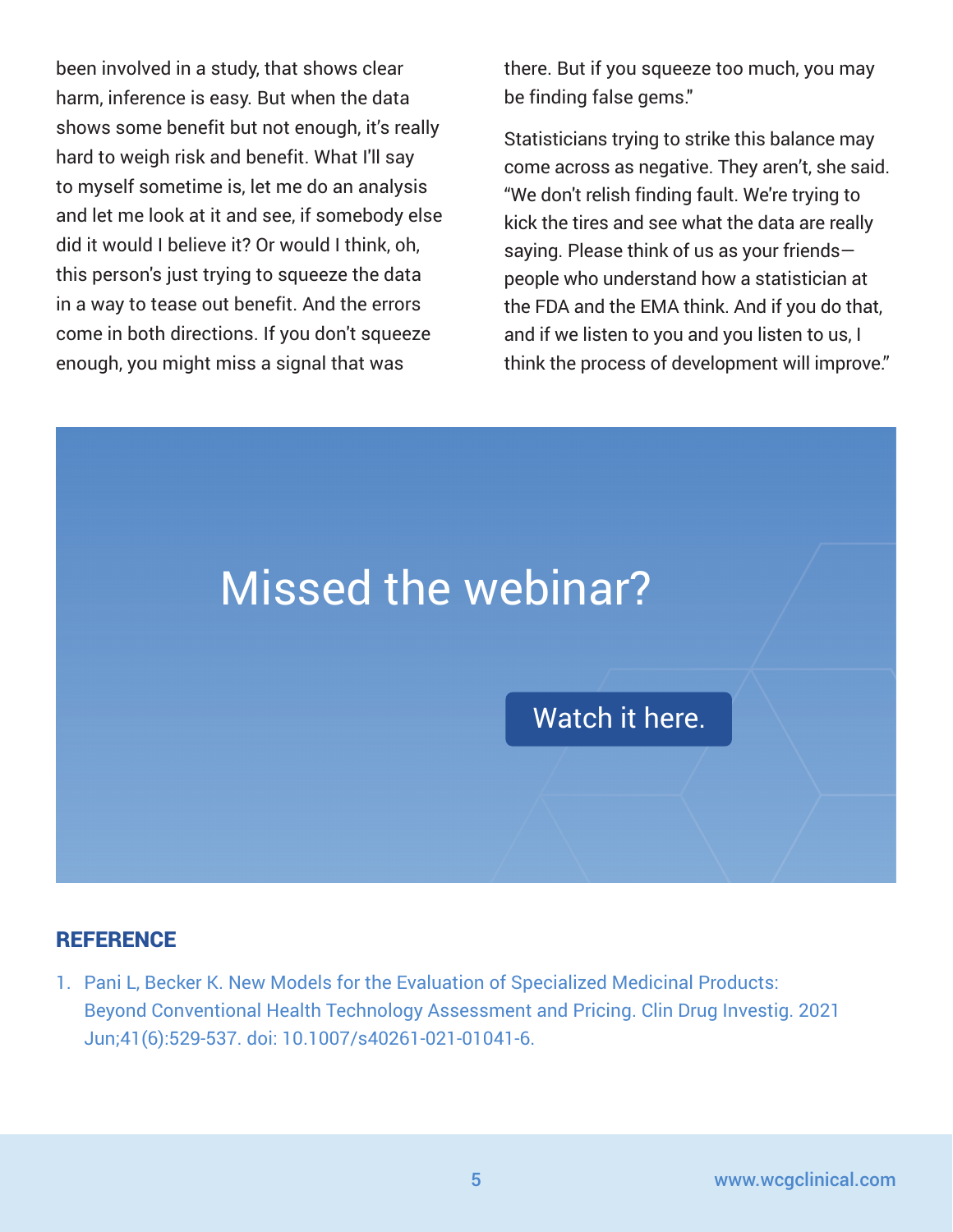# ABOUT THE SPEAKERS



#### **Luca Pani, MD, Vice President for Regulatory Strategy and Market Access Innovation of WCG VeraSci**

Dr. Pani is former Director General of the Italian Medicines Agency (AIFA), CHMP and SAWP Member of the European Medicine Agency (EMA) and a globally recognized expert in psychiatry, pharmacology, regulatory science, and market access negotiation model contracts. During his tenure as Director General of AIFA, he pioneered several new approaches to drug approval, pricing, and reimbursement strategies by using advanced informatics to follow and certify real-world data. As a European regulator, Dr. Pani has been a leading figure for approval and scientific advice for CNS products and served as Chair of both the European Union Board Telematics Committee and of the European Risk Management Strategy Facilitation Group.



#### **Janet Wittes, PhD, President Emerita and Founder of WCG Statistics Collaborative**

Dr. Wittes is a member of many advisory committees, including a number of Data Monitoring Committees (DMCs) for randomized clinical trials sponsored by industry or government. She is a former member of the Food and Drug Administration (FDA) Cellular, Tissue, and Gene Therapies Advisory Committee (2014–2018) and a current member of the Circulatory System Devices Panel. She has held leadership positions in may large randomized trials in a number of therapeutic areas and has been actively involved in drug for orphan diseases. Her publications include many contributions to statistical methods for clinical trials.